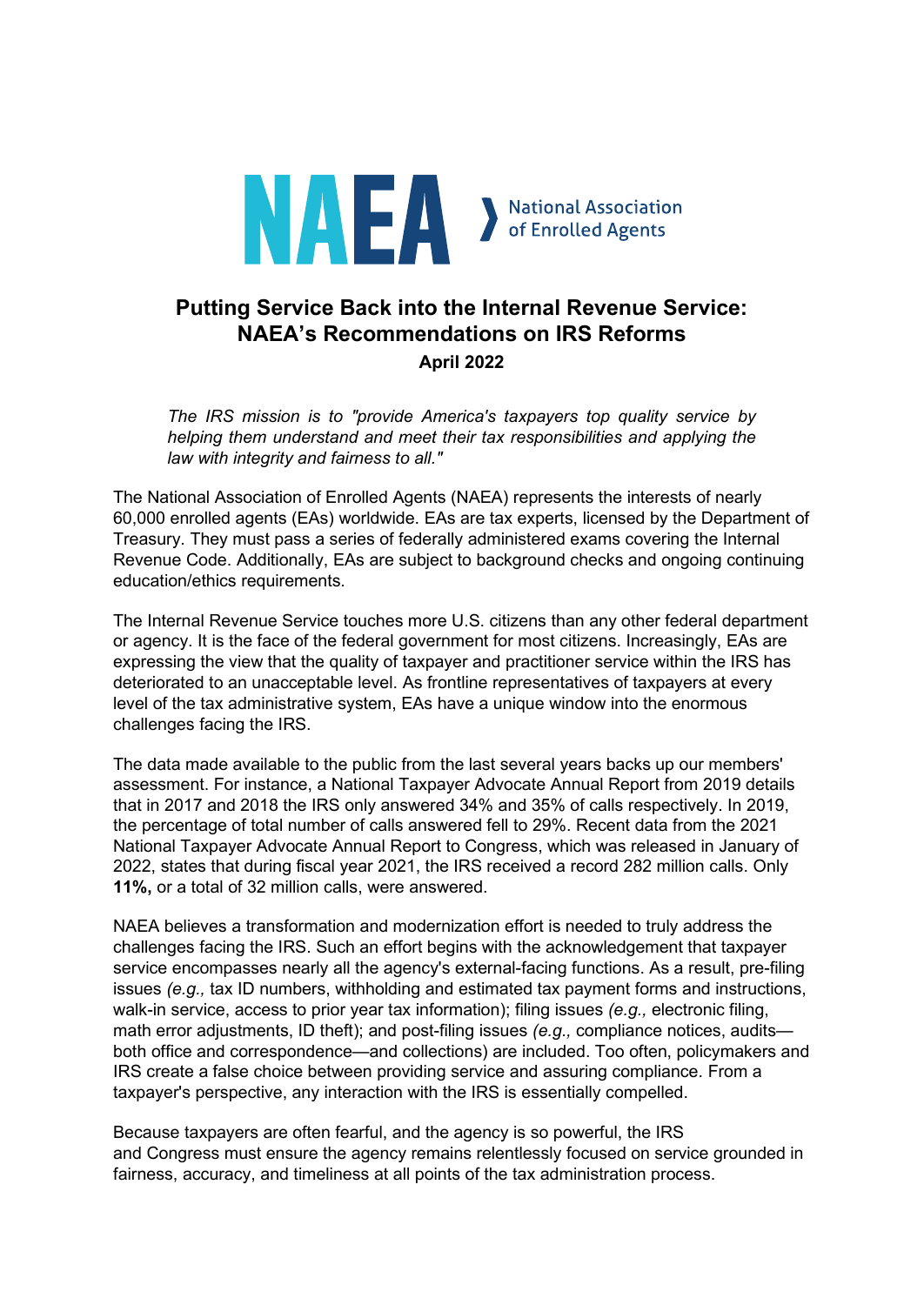The IRS should have a strategic mission that is shared by its many stakeholders employees, congressional overseers, and tax professionals alike. To help sustain this shared mission, Congress must consider governance, management, personnel, and budget. Only through this comprehensive approach do we believe the agency can be successful in its mission, which is to provide top quality service.

With this in mind, we propose the following:

## **IRS Oversight, Governance, and Management Reform**

The Report of the National Commission on Restructuring the IRS (the Commission) in 1997 highlighted an issue that once again plagues the agency: its inability to set and maintain consistent long-term strategy, develop, and execute focused plans for improvement, and ensure its budget, staffing, and technology are aligned with organizational success. The Commission recommended comprehensive changes to IRS oversight and governance. Most have been set aside or ignored over the last five to ten years. NAEA urges Congress to reassess these recommendations and make changes where necessary.

- Reduce the IRS Oversight Board size to five private sector members—representing technology and business process modernization, customer service, and accounts management. The members would be appointed by the President to 5-year terms as under current law and would not be subject to Senate approval.
- Increase the power of the board to review and approve all agency operational plans and any modifications to those plans.
- Require the IRS Commissioner to certify annually to the Board that IRS **does not** use any enforcement or approval criteria based on political, religious or racial standards.
- Empower the Board to direct TIGTA (U.S. Treasury Inspector General for Tax Administration) to investigate systemic issues involving customer service, enforcement resources and modernization.
- Allow the Board to hold senior executives accountable through the award of executive bonuses, censure, reprimand, suspension, and termination.

## **Workforce Reform**

An organization's culture produces its results. The wrong culture produces the wrong results while the right culture can produce the right results. The power of an organization's culture is pervasive.

The agency needs to have a dialogue centered on its values and its approach to providing service to the public. While we believe the Taxpayer Bill of Rights is an excellent starting point, we also believe clear and consistent training is an essential element in moving the IRS towards a service orientation.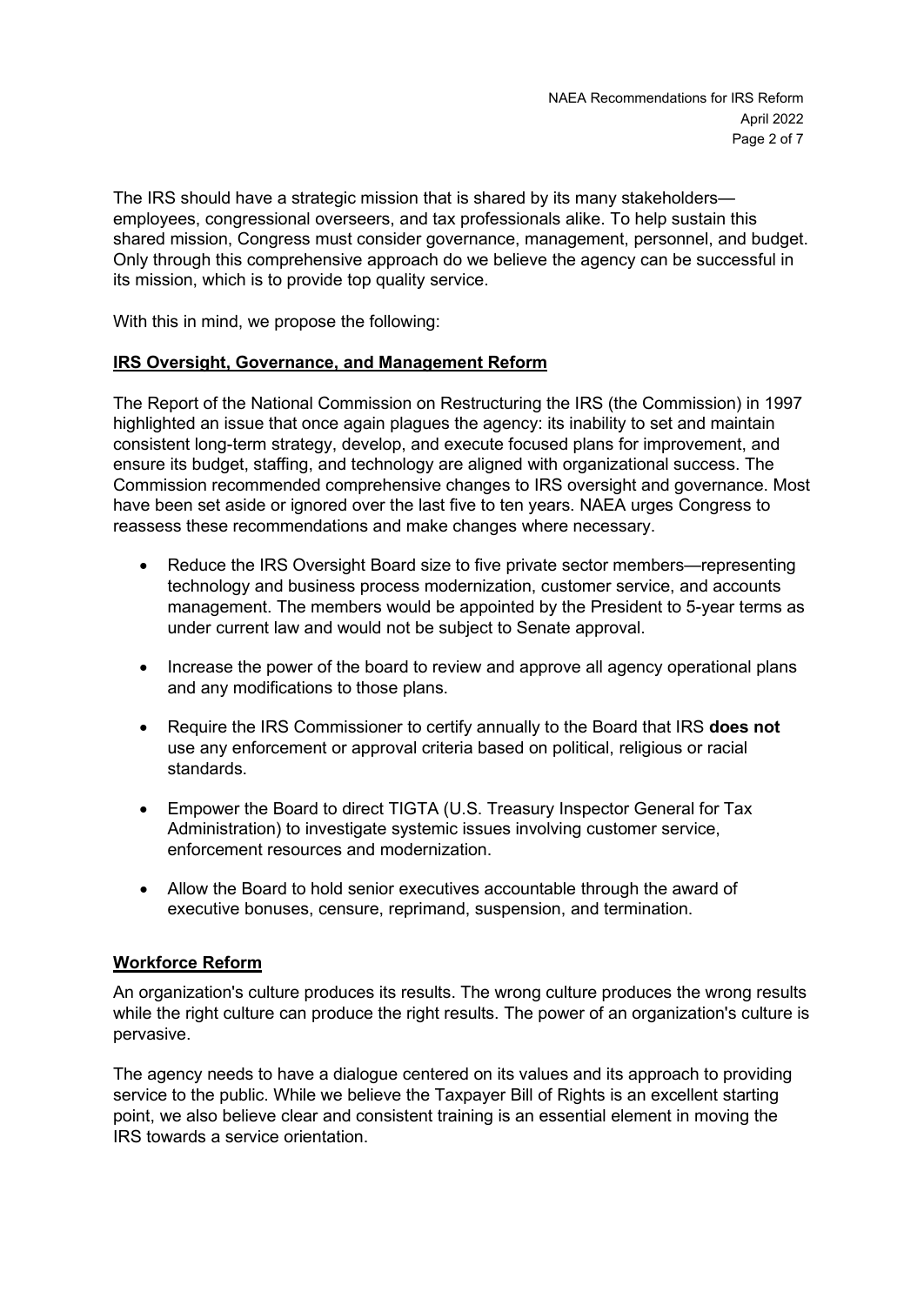In short, the IRS should focus on culture and leadership through these avenues:

- Create and fund a dedicated training division within the IRS to increase competency and help create the appropriate culture.
- Streamline the IRS training process by partnering with industry partners in creating a feedback loop, ensuring that tax law and administrative policies be taught consistently throughout the country while also guaranteeing that experienced personnel will not have to be taken offline to train new employees.
- Research and adopt state-of-the-art tax administration techniques and best practices at the state, local and international levels and incorporate these approaches into education materials and the Internal Revenue Manual. Focus IRS training on early and fair resolution of tax disputes.
- Provide the agency hiring flexibility. Grant the IRS a reformed Streamlined Critical Pay Hiring Authority, stipulating the areas of expertise covered by the program.

## **IRS Budget Reform, Measures, and Electronic Filing**

Funding for the IRS has not kept pace with the rapid expansion of its workload over the last several decades. In the last ten years alone, funding remains nearly 20 percent below its 2020 level after being adjusted for inflation. The IRS has largely met the constraints of a shrinking real budget through attrition and a reduced workforce. The agency has not been in control of much of its staffing for years and presently faces demographics that should concern all. NAEA proposes new measures and funding changes to help address IRS's budget challenges.

Congress should provide clear, measurable objectives for the IRS in taxpayer service, electronic filing, and enforcement, similarly to the 80 percent electronic filing goal established in the IRS Restructuring and Reform Act. As an example:

- $\circ$  By the 10<sup>th</sup> year, the Level of Service measures (encompassing all communications channels such as phones and secure messaging) for wait and response times, regulatory and procedural accuracy, professionalism, timeliness and customer service satisfaction shall be no lower than 90%;
- $\circ$  By the 10<sup>th</sup> year, the net tax gap, as measured by the fraction of taxes due that are not reported and paid, should be reduced by at least 20%, as compared with the fraction estimated in the most recent IRS tax gap study; and
- o The IRS should within 6 months adopt the Electronic Tax Administration Advisory Committee recommendations for electronic filing as set out in their 2021 report to Congress, including resetting the 80 percent goal to make it applicable for every major category of tax and information return and meet those goals within 5 years of enactment of this Act.
- Congress should then provide funding necessary to meet these levels of service and compliance, or in the alternative, explain to the American people why these funding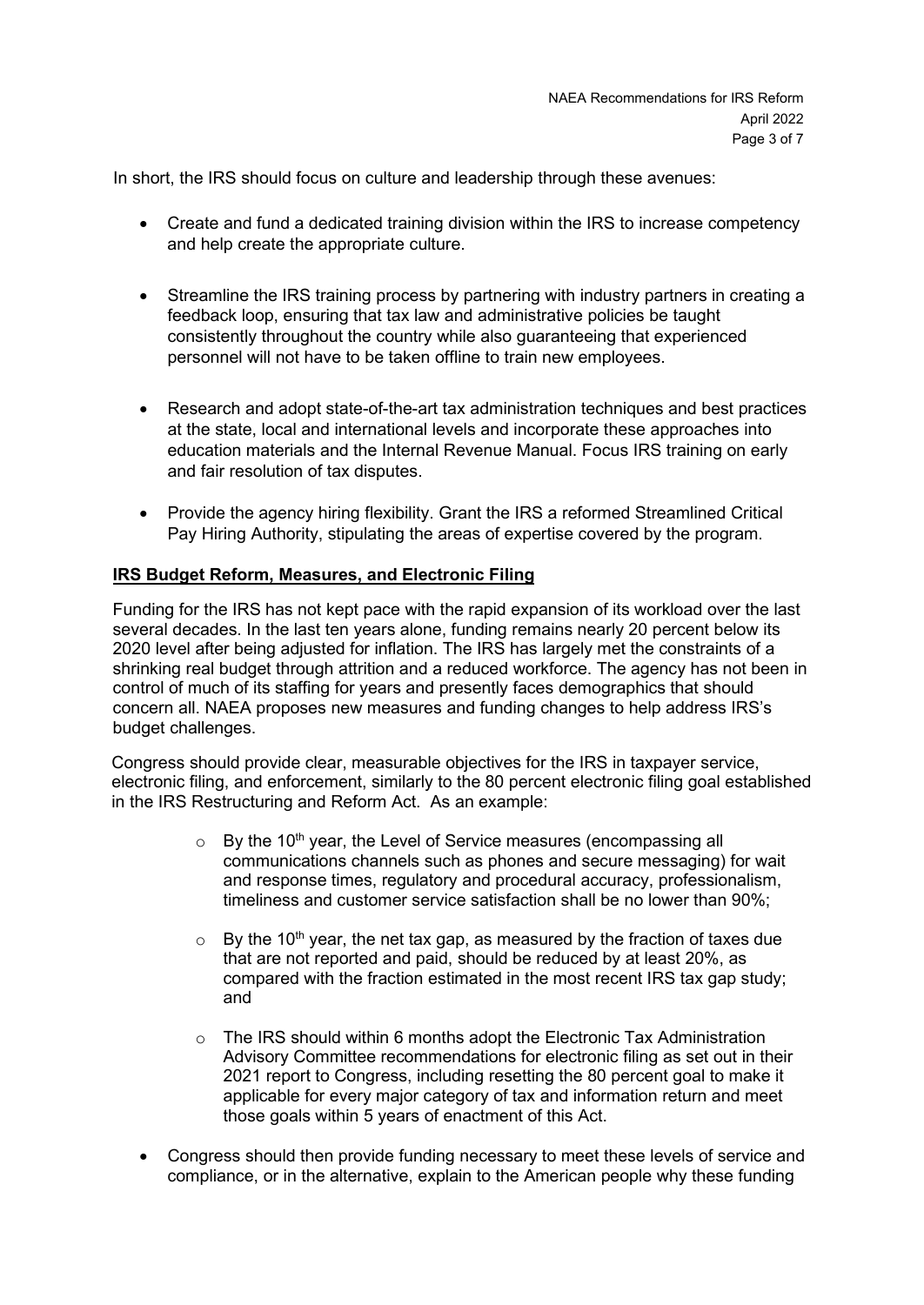levels were not provided. Special funding attention should be provided to improve timeliness and efficiency, for instance:

- $\circ$  Require IRS to communicate a decision within 30 days of a taxpayer response to an IRS notice or letter.
- $\circ$  Provide compliance staff greater authority to settle cases early (IRS should also evaluate settlements based on a singular focus on early and fair resolution of disputes).
- Congress should fund and the IRS deploy the appropriate staffing at the points of significant taxpayer contact (such as all call centers and TAC counters) and training at all levels.
- Congress should provide adequate funding when increasing the agency's workload (*e.g.,* to implement new credits or temporary tax benefits).

## **Taxpayer Service/Dispute Resolution Reform**

Both IRS and taxpayers are ill-served by delayed or protracted compliance activity. Taxpayers who are unable to promptly address positions taken on returns run the risk of compiling penalties on similar positions taken on subsequent returns. Further, taxpayers who enter the collection stream late are less likely to pay full balances due and the payments often cause greater hardship. NAEA recommends the following changes and new flexibilities to help address these issues:

- Allow for the e-filing of all prior year tax returns that are currently limited to paper filing (only).
- Provide ACS with the authority to assist a taxpayer or practitioner who calls in while their case is pending assignment (in queue) to a Field Officer. Currently, taxpayers "in queue" are essentially frozen out of resolution options until a case is assigned to a Field Officer and the process can take months.
- Provide collection staff wider guidance to reach early agreements on payment plans and provide training to help staff facilitate taxpayer payments by quickly resolving cases that deviate slightly from the financial standards by allowing them to approve proposed agreements within a set dollar amount of deviation.
- Require IRS to reevaluate the National Standards for Collection Information Statements, either by adjusting the allowable living expenses for regional or local cost of living variations, or by returning to use of a dollar range, based on gross monthly income.
- Increase the authority of and set higher standards for appeals personnel.
	- o While we welcome and applaud IRS for the recent addition of video conferencing as a substitute for some in-person appeals hearings, we suggest additional provisions be implemented.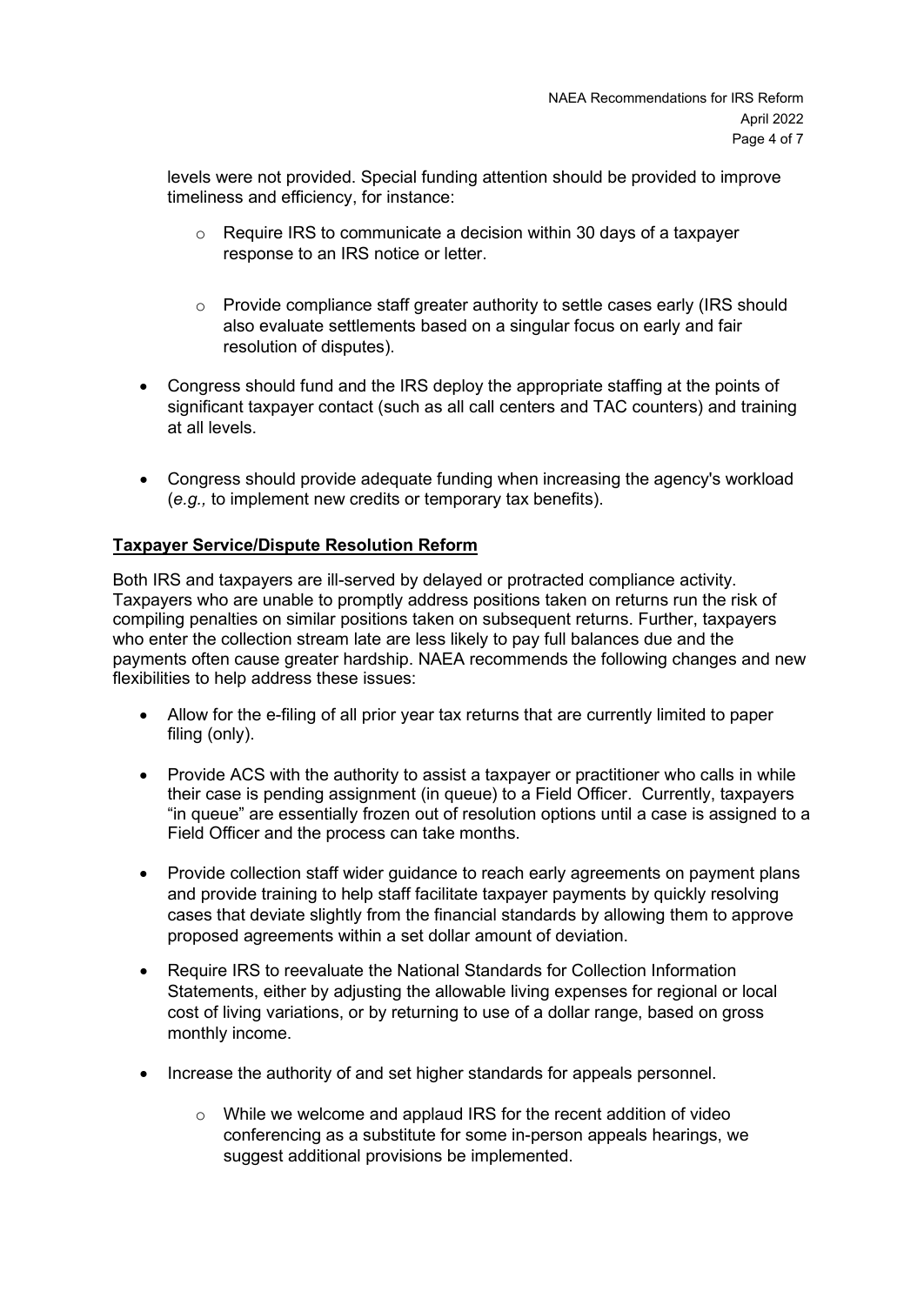- $\circ$  The knowledge, experience, and authority of the appeals personnel should meet a higher standard than the campus appeals technical employees, who may have little authority and may not grasp the intricacies of cases assigned to them.
- Incorporate a number of taxpayer rights changes from the National Taxpayer Advocate's 2022 Purple Book recommendations, including:
	- o Require the IRS to work with Tax Software companies to incorporate scanning technology for individual income tax returns prepared electronically but filed on paper.
	- $\circ$  Authorize the IRS to establish minimum competency standards for federal tax return preparers.
	- $\circ$  Amend the Lookback Period for Allowing Tax Credits or Refunds Under IRC § 6511(b)(2)(A) to Include the Period of Any Postponement of Time for Filing a Return Under IRC § 7508A.
	- o Expand the Tax Court's Jurisdiction to Hear Refund Cases and Assessable Penalties.
	- o Restructure the Earned Income Tax Credit (EITC) to Make It Simpler for Taxpayers and Reduce the Improper Payments Rate.
	- $\circ$  Clarify That Supervisory Approval Is Required Under IRC § 6751(b) Before Proposing Penalties.
	- $\circ$  Require That Math Error Notices Describe the Reason(s) for the Adjustment With Specificity, Inform Taxpayers They May Request Abatement Within 60 Days, and Be Mailed by Certified or Registered Mail.
	- o Amend IRC § 6330 to Provide That "an Opportunity to Dispute" an Underlying Liability Means an Opportunity to Dispute Such Liability in a Prepayment Judicial Forum.
	- $\circ$  Amend IRC § 6212 to Provide That the Assessment of Foreign Information Reporting Penalties Under IRC §§ 6038, 6038A, 6038B, 6038C, and 6038D Is Subject to Deficiency Procedures.

## **Online Solutions for Practitioners**

The fastest and most efficient means of decreasing wait times on the Practitioner Priority Service phone line is to provide robust applications through the online Tax Pro Accounts. If the agency could provide three online solutions, we believe they could drive as much as 75 percent of the phone traffic to the internet.

• First, as mandated by Congress in the Taxpayer First Act, if the IRS would provide guidance on the use of private sector electronic signature options for Forms 2848 and 8821 for both authenticating and authorizing these important documents that would allow for near real time approval by using OCR technology and allowing practitioner, regardless of method, electronically signed 2848 and 8821, then much of the taxpayer transcript calls would cease immediately.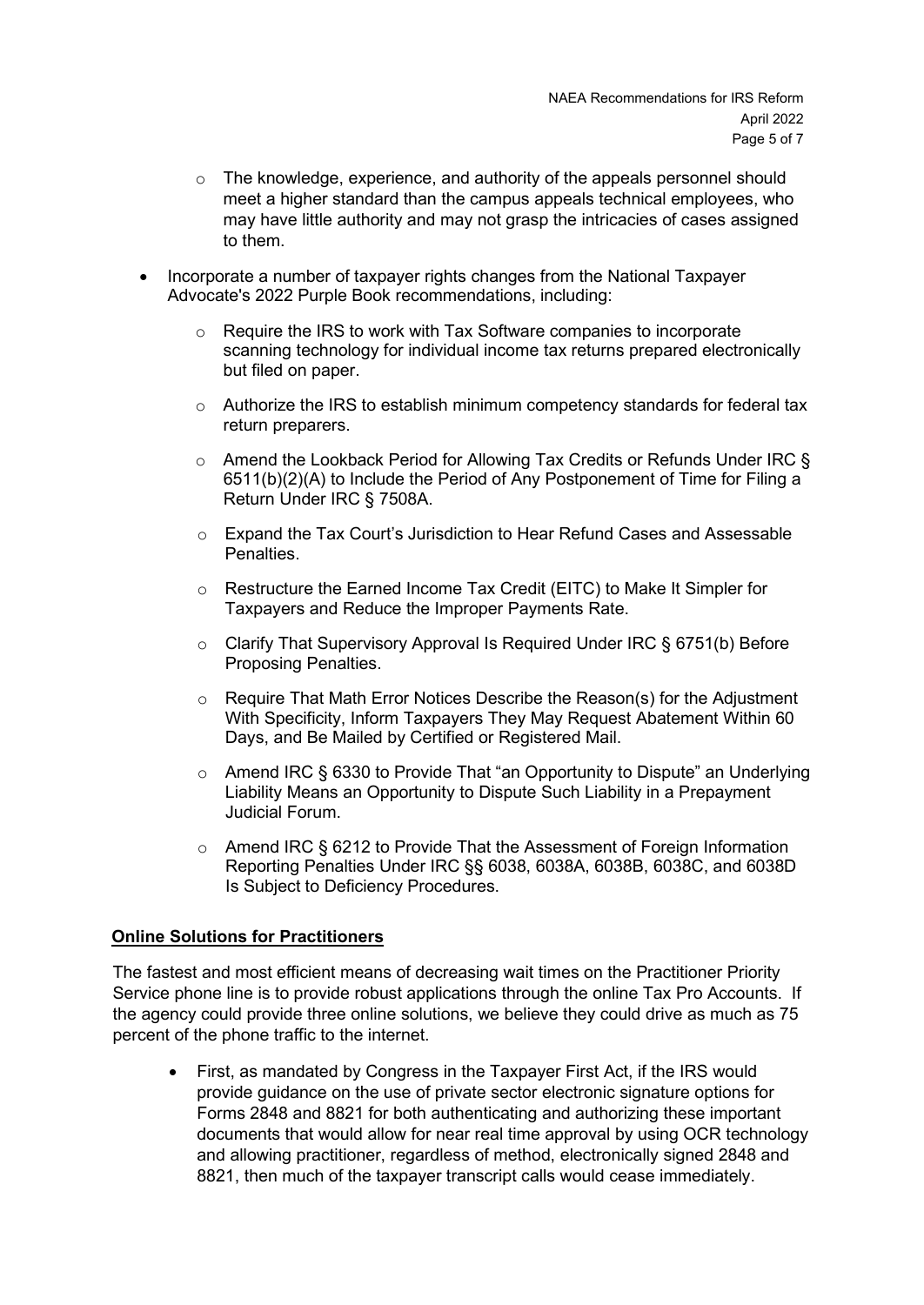- Second, because of the inability of the agency to provide online business accounts, the IRS needs to allow small businesses with one owner to access business transcripts and authorize their tax practitioners using their own personal accounts.
- Third, the IRS need to establish minimum approval standards (similar to IVES) and infrastructure to support EA practitioner firm level accounts. Thereby allowing the firm to manage and secure taxpayer information and allow the IRS to have oversight on practitioner firms.
- Finally, the IRS needs to make available immediately an application within the Tax Pro Account for practitioners to send documents and otherwise communicate directly with IRS personnel. Failure to make this last application widely available forces practitioners to use the PPS lines and faxes, or even worse, the USPS.

IRS's perennial failure on providing these basic applications has trapped taxpayers and their representatives in an unacceptable level of service that would only nominally improve with the hiring of additional personnel.

## **Practitioner Reforms**

Over half the time a tax return is filed, or a taxpayer responds to an IRS compliance, a tax professional is representing the taxpayer. Congress and the IRS need to recognize the importance to the tax administration system of having only competent and ethical professionals. For this reason, we recommend:

- IRS should create a dedicated, executive-level practitioner services unit that would centralize and modernize its approach to all practitioners. All administration and oversight of third-party stakeholders *(e.g.,* Circular 230 practitioners; unenrolled preparers; tax software providers; e- filing; payroll providers) would be consolidated under the new executive.
- The Office of Professional Responsibility should be empowered to issue cease-anddesist letters to any person or corporation improperly using the enrolled agent credential—or using it in a fashion that could reasonably be construed as confusing—and granted authority to enforce the letter through the federal courts.
- Congress should provide IRS with the authority to establish minimum standards for unenrolled tax preparers. Congress should override *Loving v. IRS* and all subsequent cases relying on its holdings and provide specific authority for the IRS to require all non-credentialed paid tax preparers to meet minimum standards. Such standards should include passing a one-time competency exam administered under the auspices of the Department of Treasury, requiring tax compliance background checks, setting continuing education requirements, and requiring compliance with strict ethical standards.
- Congress should clarify that certified public accountants, enrolled agents and lawyers regulated under 31 USC § 330 who prepare a return may provide a statement verify any element of the return, such as adjusted gross income, for